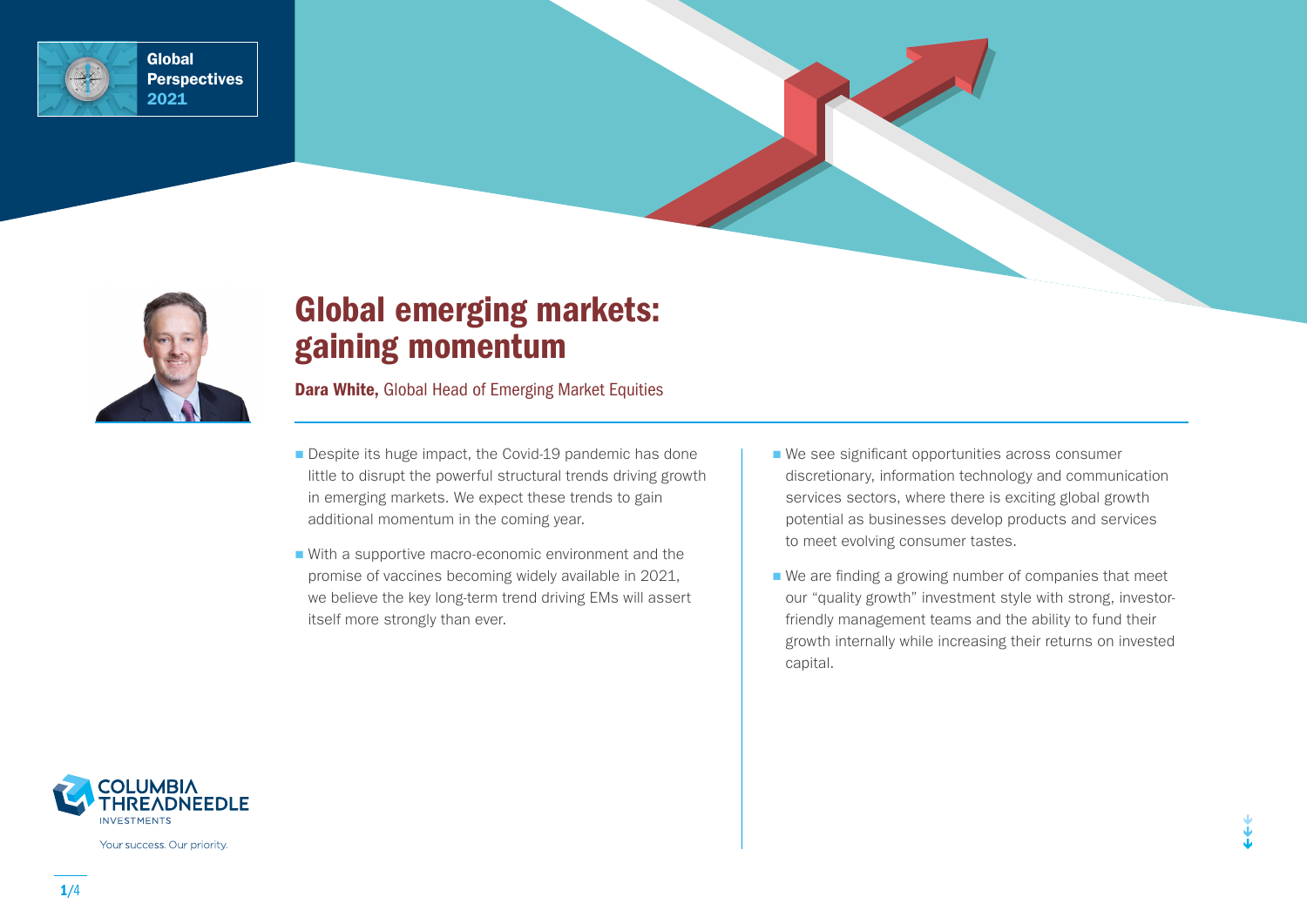

Despite its huge impact on health and wellbeing, the Covid-19 pandemic has done little to disrupt the powerful structural trends driving growth in emerging markets (EMs). We expect these trends to gain additional momentum in the coming year and for EMs to remain unchallenged as the primary engine of global economic growth.

As we enter 2021, the macro-economic backdrop is extremely supportive. Several major economies, notably China and South Korea, were among the first to be hit by the pandemic, but thanks to their robust approach to tackling its spread they have recovered strongly and are well positioned to continue their rebound. More generally, EMs are benefiting from the global wave of interest rate cuts and liquidity injections. Moreover, they have more scope than developed markets to apply further stimulus, thanks to their higher real interest rates.

With a supportive macro-economic environment and the promise of Covid-19 vaccines becoming widely available during 2021, we believe the key long-term trend driving EMs – their transition from export-led growth to reliance on buoyant domestic demand – will assert itself more strongly than ever.

Nowhere is this clearer than in the shift we have witnessed in the centre of gravity of the global middle classes. In October, the Washington-based Brookings Institution pointed out that China is experiencing the fastest expansion of the middle class the world has ever seen, $<sup>1</sup>$  adding that this</sup> was taking place "during a period when the global middle class is already expanding at a historically unprecedented rate thanks in part to some of its neighbours like India". The Brookings paper forecasts that the Chinese middle class will reach 1.2 billion people by 2027, representing a quarter of the global total. By comparison, in the 1950s more than 90% of the world's middle classes lived in Europe and North America.

This continuing shift will fuel strong domestic demand for goods and services, a significant proportion of which will be met by fast-growing domestic companies. We believe themes such as digital innovation, ecommerce and digital payments penetration, financial deepening and environmental development – all of which have been reinforced by the effects of the pandemic – will provide rich sources of investment opportunity through the coming year and beyond.

### *With a supportive macro-economic environment and the promise of Covid-19 vaccines, we believe EM's transition from export-led growth to reliance on buoyant domestic demand will assert itself more strongly than ever*

Our approach to capturing these opportunities will lead us to continue to focus on the EM companies serving domestic demand. We see significant opportunities across consumer discretionary, information technology and communication services sectors, where there is exciting global growth potential as businesses develop products and services to meet evolving consumer tastes.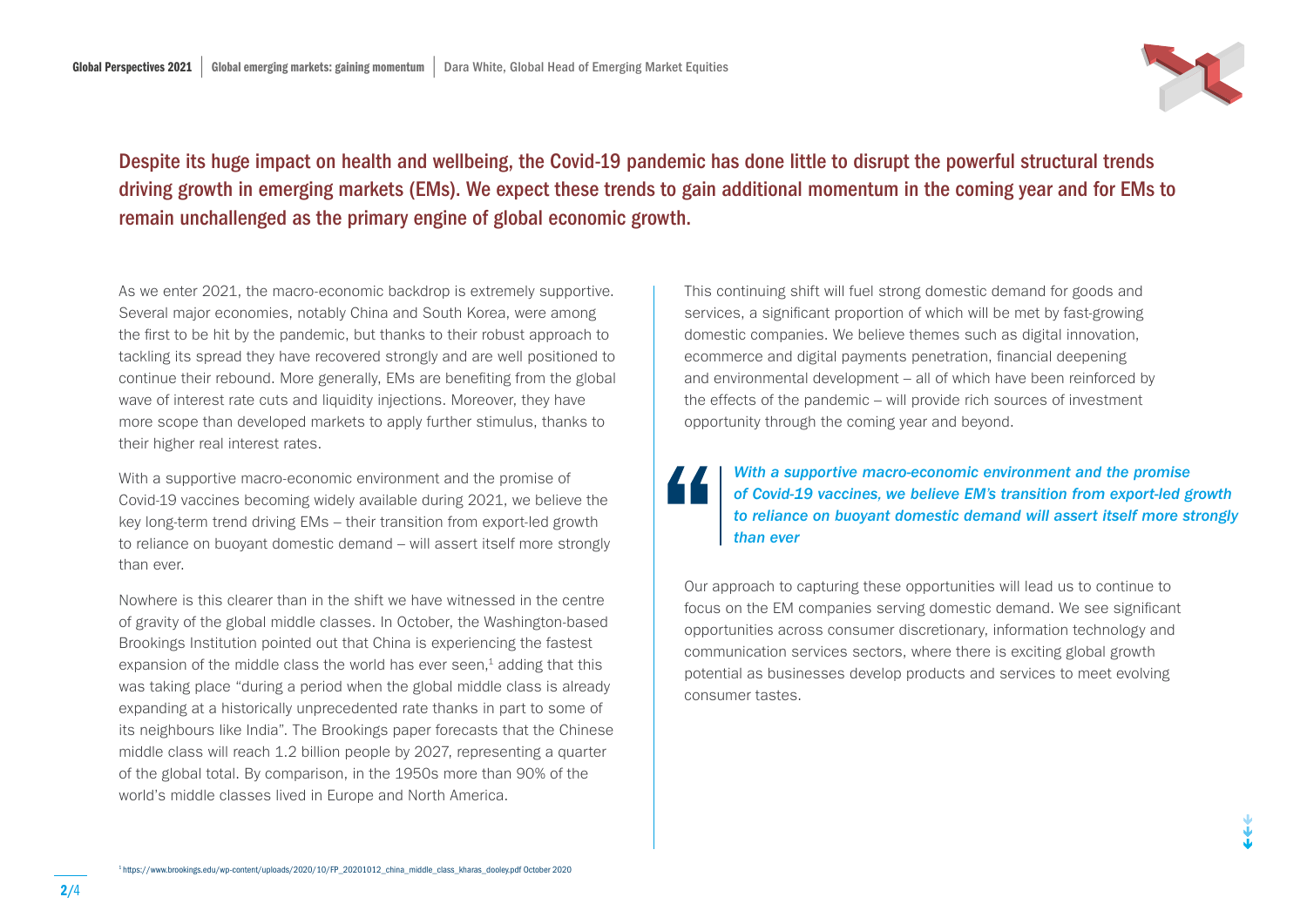Healthcare is another sector that has accelerated during the pandemic. With healthcare spending in China only around 5% of GDP, compared to 17% in the US,<sup>2</sup> there is a clear trend of where this sector could go. In China people are getting older, richer and sicker. Big bang reforms have been a key catalyst for the industry, with its membership of the International Council for Harmonisation of Technical Requirements for Pharmaceuticals for Human Use (ICH)<sup>3</sup> helping to integrate China's clinical process and adherence to global standards. As such, drug approval and reimbursement times have since fallen dramatically.4 The market has opened up and there is now the demand and capability to realise it. We wouldn't be surprised if the healthcare sector doubles in weight over the next few years.

*Many investors remain under-allocated to EMs, but the case for owning this asset class is becoming stronger – a growing number of companies meet our "quality growth" investment style*

Elsewhere, there are pockets of growth in financials thanks to digital innovation. For example, in Brazil record-low interest rates<sup>5</sup> are driving investment in equities and creating opportunities. As financial deregulation, structural reform and technology adoption continue, we expect areas such as digital brokerage and payments to yield more prospects for high growth. And although the pandemic has slowed the reform agenda in EMs somewhat, the long-term trend is intact. Indeed, we note that important reforms are progressing in countries including Brazil, Indonesia, India and China.

Many investors remain under-allocated to EMs, but the case for owning this asset class is becoming stronger. We are finding a growing number of companies that meet our "quality growth" investment style with strong, investor-friendly management teams and the ability to fund their growth internally while increasing their returns on invested capital.

We see the growth and diversification benefits of this asset class as compelling, and believe 2021 will offer attractive opportunities to increase exposure.